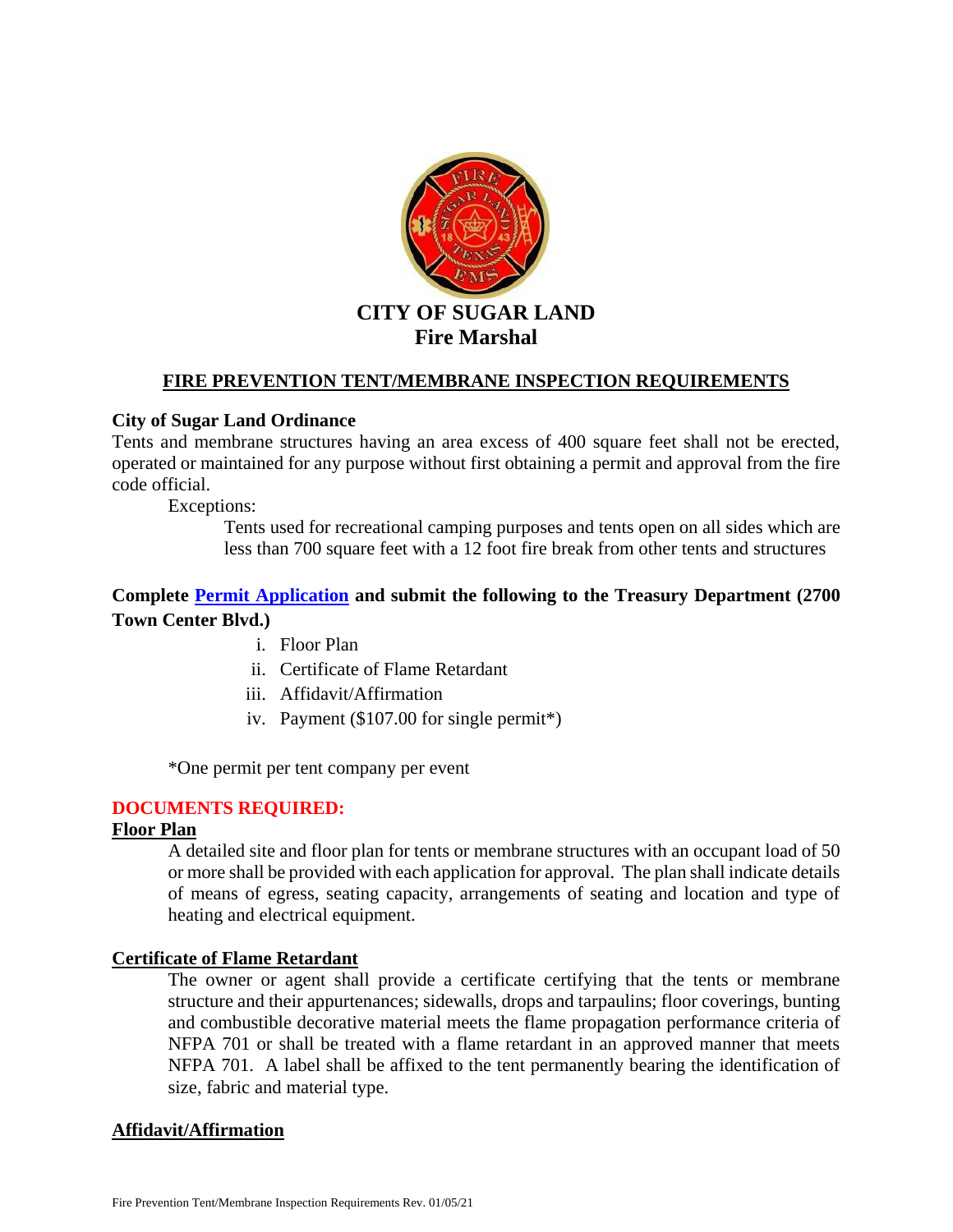An affidavit or affirmation shall be submitted to the fire code official and a copy retained on the premises where the tent or air supported structure is located. The affidavit shall attest to the following information:

- 1. Name and address of the owner of the tent or air supported structure.
- 2. Date the fabric was last treated with flame-retardant solution.
- 3. Trade name of kind of chemical used in treatment
- 4. Name of person or firm treating the material
- 5. Name of testing agency and test standard by which the fabric was tested.

### **ANCHORAGE REQUIRED:**

Tents or membrane structures and their appurtenances shall be adequately roped, braced and anchored to withstand the elements of weather and prevent collapsing.

## **ACCESS, LOCATION AND PARKING:**

Fire access roads shall be provided as indicated by the fire code official. Tents or membrane structures shall not be located within 20 feet of lot lines, buildings, other tents and membrane structures, parked vehicles or internal combustion engines. Support ropes and guy wires shall be considered part of the structure. A membrane structure having an area of 15,000 square feet or more shall not be located within 50 feet from any other tent or structure. An unobstructed fire passageway or fire road 12 feet wide and free from any obstructions shall be maintained on all sides of all tents and membrane structures unless approved by the fire code official. Tents or membrane structures are allowed to be joined together by means of corridors, but these corridors shall be open to the sky. On each side of the corridor and opposite of each other, there shall be provided openings not less than 12 feet wide.

### **MEANS OF EGRESS:**

Exits shall be spaced at approximately equal intervals around the perimeter of the tent or membrane structure, and shall be located such that all points are 100 feet or less from an exit. Exit openings from tents shall remain open unless covered by a flame-resistant curtain. Curtains shall be free sliding on a metal support, 80 inches in height above floor level and shall be of a color that contrasts with the color of the tent. Exits shall be clearly marked with exit signs at each required exit doorways with occupant loads of 50 or more. Exit signs shall be either the internal illuminating type or by an external power supply. The means of egress shall also be illuminated by lighting with no less that 1 foot-candle at floor level.

# **PRECAUTIONSAGAINST FIRE:**

Smoking shall not be permitted in tents and membrane structures. Approved "No Smoking" signs shall be conspicuously posted. Hay, straw or similar combustible materials shall not be located within any tent or temporary membrane structure containing assembly occupancy. Open flame or other devices emitting flame, fire or heat or any flammable or combustible liquids, gas, charcoal or other cooking devices shall not be located within 20 feet of a tent or temporary membrane structure unless approved by the fire code official. A 30-foot perimeter of the tent or temporary structure shall be kept free of combustible vegetation or waste materials.

### **FIRE PROTECTION:**

Portable ABC type fire extinguishers shall be located in conspicuous locations where they will be readily accessible and immediately available for use. The tops of the fire extinguisher shall be no more than 5 feet or no less than 3.5 feet above the floor. One ABC type fire extinguisher will be